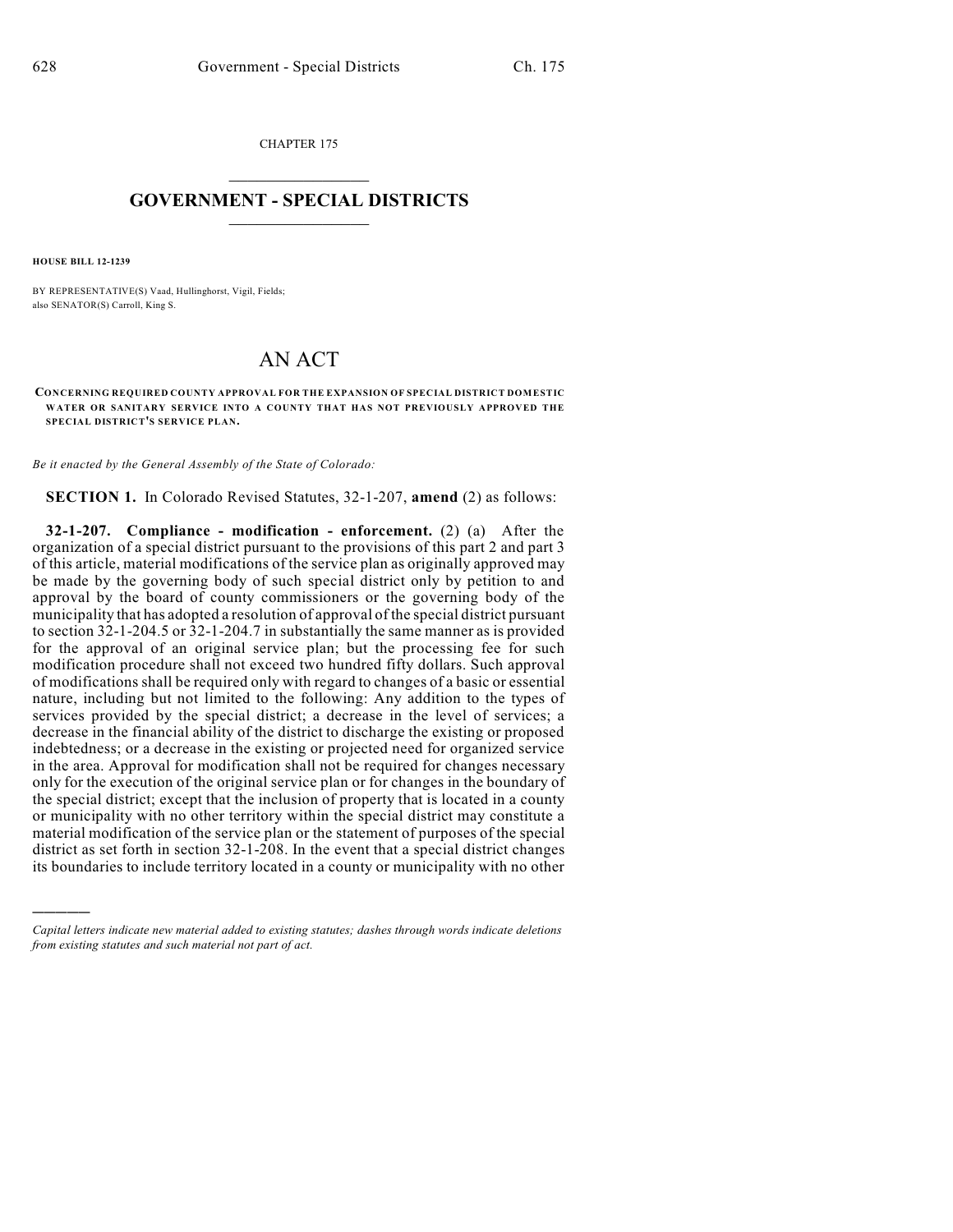territory within the special district, the special district shall notify the board of county commissioners of such county or the governing body of the municipality of such inclusion. The board of county commissioners or the governing body of the municipality may review such inclusion and, if it determines that the inclusion constitutes a material modification, may require the governing body of such special district to file a modification of its service plan in accordance with the provisions of this subsection (2).

(b) EXCEPT AS OTHERWISE DESCRIBED IN PARAGRAPH (d) OF THIS SUBSECTION (2), A SPECIAL DISTRICT SHALL NOT FURNISH DOMESTIC WATER OR SANITARY SEWER SERVICE DIRECTLY TO RESIDENTS AND PROPERTY OWNERS IN UNINCORPORATED TERRITORY LOCATED IN A COUNTY THAT HAS NOT APPROVED THE SPECIAL DISTRICT'S SERVICE PLAN UNLESS THE SPECIAL DISTRICT NOTIFIES THE BOARD OF COUNTY COMMISSIONERS OF THE COUNTY OF ITS PLAN TO FURNISH DOMESTIC WATER OR SANITARY SEWER SERVICE DIRECTLY TO RESIDENTS AND PROPERTY OWNERS IN THE COUNTY AND RECEIVES APPROVAL FROM THE BOARD TO DO SO. WITHIN FORTY-FIVE DAYS OF RECEIVING THE NOTIFICATION, THE BOARD MAY REVIEW THE SPECIAL DISTRICT'S PLANNED ACTION AND MAY, IN ITS OWN DISCRETION AND FOLLOWING NOTICE BY THE BOARD, REQUIRE A PUBLIC HEARING PRIOR TO GIVING APPROVAL OF THE PLANNED ACTION, PRIOR TO WHICH HEARING THE GOVERNING BODY OF THE SPECIAL DISTRICT SHALL PROVIDE SUCH INFORMATION AND DATA AS THE BOARD REASONABLY REQUESTS.FAILURE TO PROVIDE INFORMATION AS REQUESTED BY THE BOARD IS GROUNDS FOR THE BOARD TO DELAY THE PUBLIC HEARING UNTIL THE BOARD RECEIVES THE INFORMATION. THE BOARD SHALL EITHER APPROVE OR DENY THE PROPOSED ACTION WITHIN ONE HUNDRED TWENTY DAYS OF THE PUBLIC **HEARING** 

(c) BEFORE APPROVING A PLANNED SPECIAL DISTRICT ACTION DESCRIBED IN PARAGRAPH (b) OF THIS SUBSECTION (2), THE BOARD OF COUNTY COMMISSIONERS OF A COUNTY SHALL, NOT LESS THAN FORTY-FIVE DAYS PRIOR TO THE FIRST MEETING OF THE BOARD AT WHICH THE APPROVAL SPECIFIED IN PARAGRAPH (b) OF THIS SECTION MAY BE GIVEN, PROVIDE PUBLIC NOTICE IN THE MANNER THAT THE COUNTY REQUIRES OF THE POSSIBLE APPROVAL WITHIN THE NEWLY DESCRIBED AREA TO BE SERVED. THE NOTICE IS REQUIRED TO INCLUDE SPECIFIC NOTIFICATION THAT ANY PROPERTY OWNER WISHING TO HAVE HIS OR HER PROPERTY EXCLUDED FROM THE PROPOSED AREA TO BE SERVED SHALL, NOT LATER THAN FORTY DAYS FROM THE FIRST PUBLIC NOTICE, REQUEST THAT HIS OR HER PROPERTY BE EXCLUDED FROM THE PROPOSED AREA TO BE SERVED BY THE SPECIAL DISTRICT. THE BOARD IS NOT LIMITED IN ITS ACTION WITH RESPECT TO EXCLUSION OF TERRITORY BASED ON THE REQUEST. A REQUEST FOR EXCLUSION SHALL INCLUDE A LEGAL DESCRIPTION OF THE PROPERTY SUBJECT TO THE REQUEST, AND THE BOARD SHALL ACT UPON THE REQUEST BEFORE TAKING FINAL ACTION ON THE REQUEST FOR APPROVAL PURSUANT TO PARAGRAPH (b) OF THIS SUBSECTION (2).

THE REQUIREMENTS DETAILED IN PARAGRAPHS (b) AND (c) OF THIS SUBSECTION (2) DO NOT APPLY IN THE FOLLOWING CIRCUMSTANCES:

(I) A SPECIAL DISTRICT PROVIDES DOMESTIC WATER OR SANITARY SEWER SERVICE ONLY TO PRIVATE PROPERTY OWNERS PURSUANT TO WRITTEN AGREEMENT BETWEEN THE SPECIAL DISTRICT AND THE PROPERTY OWNERS;